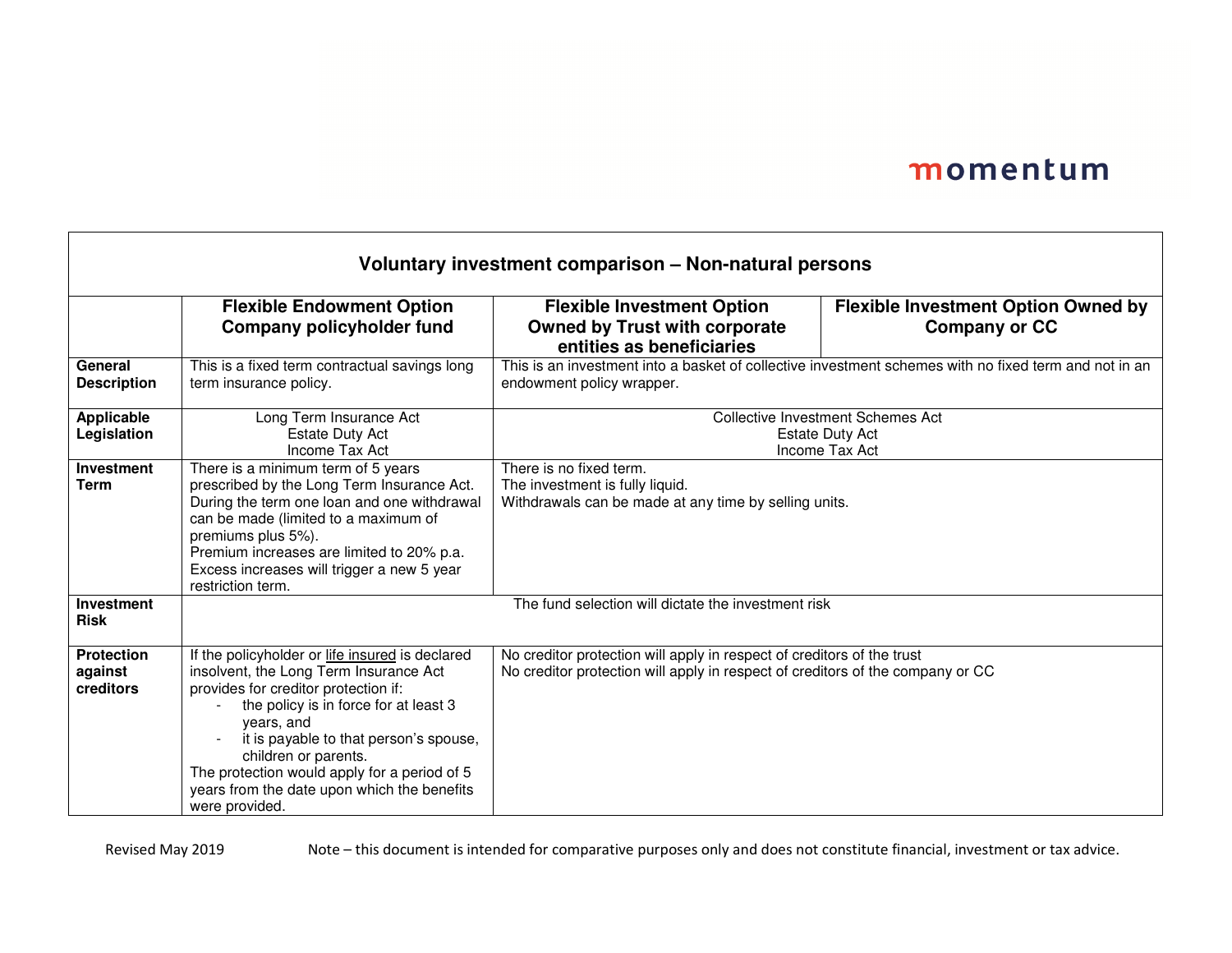|                                                         | <b>Flexible Endowment Option</b><br>Company policyholder fund                                                                                                                                                                                                                                                                                            | <b>Flexible Investment Option</b><br><b>Owned by Trust with corporate</b><br>entities as beneficiaries                                                                                                                                                                                                                                                                                                                                                                                                                                                                                                                                                                                                                                                                                                                        | <b>Flexible Investment Option Owned by</b><br><b>Company or CC</b>                                                                                                                                                                                                                                                                                                     |
|---------------------------------------------------------|----------------------------------------------------------------------------------------------------------------------------------------------------------------------------------------------------------------------------------------------------------------------------------------------------------------------------------------------------------|-------------------------------------------------------------------------------------------------------------------------------------------------------------------------------------------------------------------------------------------------------------------------------------------------------------------------------------------------------------------------------------------------------------------------------------------------------------------------------------------------------------------------------------------------------------------------------------------------------------------------------------------------------------------------------------------------------------------------------------------------------------------------------------------------------------------------------|------------------------------------------------------------------------------------------------------------------------------------------------------------------------------------------------------------------------------------------------------------------------------------------------------------------------------------------------------------------------|
| Income tax<br>payable by<br>the insurer                 | The income earned in the policy is taxed on<br>an insurer level according to the five fund<br>approach.<br>Where the policyholder is a company/CC or a<br>trust with corporates as beneficiaries, the<br>funds will be allocated to the Company<br>Policyholder Fund where the income tax rate<br>is 28%.<br>No exemptions or rebates apply in the fund. | Not applicable                                                                                                                                                                                                                                                                                                                                                                                                                                                                                                                                                                                                                                                                                                                                                                                                                |                                                                                                                                                                                                                                                                                                                                                                        |
| Income tax<br>payable by<br>policyholder<br>or investor | No income tax is payable by the policyholder                                                                                                                                                                                                                                                                                                             | Income earned on the investment will be taxed<br>in one of the following:<br>The donor, whose gratuitous disposition to<br>the trust made the investment possible; or<br>The beneficiaries if the trustees exercise<br>their discretion to vest the income in the<br>beneficiary during the year of assessment<br>that it is earned; or<br>The trust if none of the above apply<br>Where the income is subject to income tax in<br>the hands of the donor/beneficiary, it will retain<br>its nature and any related deduction will be<br>considered to determine the taxable income.<br>The taxable income of the company/CC<br>beneficiary will be taxed at the marginal tax rate<br>of 28%.<br>If the income is taxed in the trust, no<br>exemptions or rebates will apply and a flat<br>income tax rate of 45% will apply. | Income earned on the investment will be<br>taxed in the hands of the investor.<br>It will be gross income and any related<br>exemptions or deductions will be allowed to<br>determine the taxable income of that<br>company/CC.<br>The taxable income of the company or CC will<br>be taxed at the marginal tax rate of 28%.<br>No annual exemptions or rebates apply. |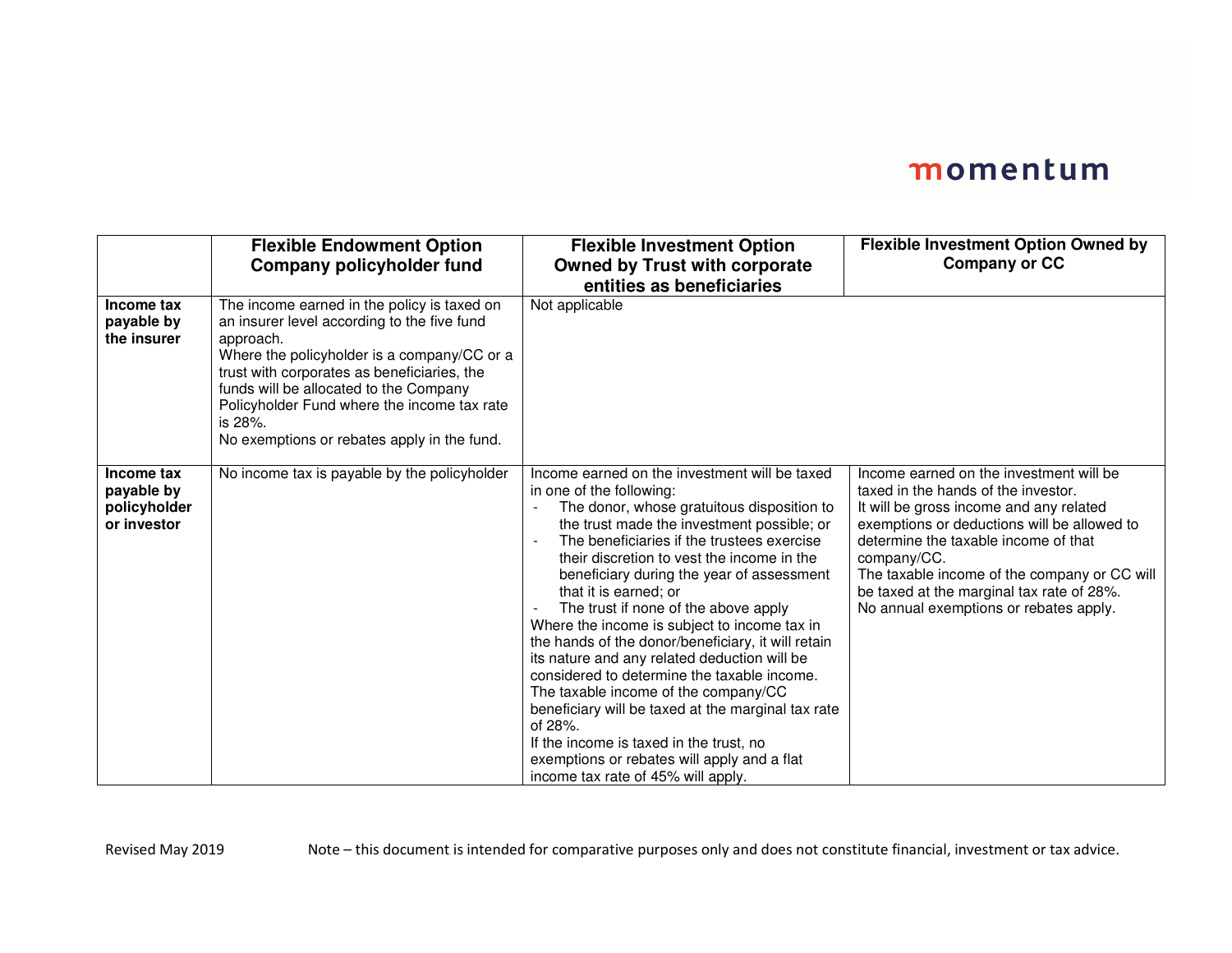|                                                                                      | <b>Flexible Endowment Option</b><br>Company policyholder fund                                                                                                                                                                                                                                                                                                                                                                            | <b>Flexible Investment Option</b><br><b>Owned by Trust with corporate</b><br>entities as beneficiaries                                                                                                                                                                                                                                                                                                                                                                                                                                                                                                                                                                                                                                                                                                                                                                                                                                                                                                                                                                                                                                                                                                                                                                                   | <b>Flexible Investment Option Owned by</b><br><b>Company or CC</b>                                                                                                                                                                                                                                                                                                                                                 |
|--------------------------------------------------------------------------------------|------------------------------------------------------------------------------------------------------------------------------------------------------------------------------------------------------------------------------------------------------------------------------------------------------------------------------------------------------------------------------------------------------------------------------------------|------------------------------------------------------------------------------------------------------------------------------------------------------------------------------------------------------------------------------------------------------------------------------------------------------------------------------------------------------------------------------------------------------------------------------------------------------------------------------------------------------------------------------------------------------------------------------------------------------------------------------------------------------------------------------------------------------------------------------------------------------------------------------------------------------------------------------------------------------------------------------------------------------------------------------------------------------------------------------------------------------------------------------------------------------------------------------------------------------------------------------------------------------------------------------------------------------------------------------------------------------------------------------------------|--------------------------------------------------------------------------------------------------------------------------------------------------------------------------------------------------------------------------------------------------------------------------------------------------------------------------------------------------------------------------------------------------------------------|
| <b>Capital Gains</b><br>Tax<br>Payable by the<br><b>Insurer</b>                      | Capital gains in the policy are taxed in the<br>hands of the insurer in terms of the five fund<br>approach.<br>Capital gains can be realised when fund<br>switches are made, loans and withdrawals<br>are made and also when the maturity value<br>has to be realised.<br>No exclusions apply in the funds<br>The inclusion rate in the Company<br>Policyholder Fund is 80% - therefore the<br>effective CGT rate that applies is 22.4%. | Not applicable                                                                                                                                                                                                                                                                                                                                                                                                                                                                                                                                                                                                                                                                                                                                                                                                                                                                                                                                                                                                                                                                                                                                                                                                                                                                           |                                                                                                                                                                                                                                                                                                                                                                                                                    |
| <b>Capital Gains</b><br>Tax<br>Payable by the<br><b>Investor</b><br>Revised May 2019 | No capital gains tax payable by the investor<br>who is the original policyholder.                                                                                                                                                                                                                                                                                                                                                        | Where the trust sells units, a capital gain may<br>be realised. The net capital gain will be taxable<br>in the hands of one of the following:<br>- The donor, whose gratuitous disposition to the<br>trust made the investment possible; or<br>-The beneficiaries if the trustees exercise their<br>discretion to vest the capital gain in the<br>beneficiary during the year of assessment (the<br>trust deed must make provision for this); or<br>- The trust, if none of the above applies.<br>If taxed in the hands of the donor, the annual<br>exclusion of R40 000 will apply and the<br>inclusion rate of 40%. The taxable gain will be<br>taxed at the marginal tax rate of that person<br>(18% to 45%). (Effective rate of CGT ranges<br>between 7.2% and 18% for natural persons).<br>If taxed in the hands of the beneficiary<br>(company or CC), no annual exclusion will<br>apply and 80% of the gain will be taxed at 28%<br>- which is an effective rate of 22.4%<br>If the capital gain is taxed in the trust, no capital<br>gains exclusion will apply and the effective CGT<br>rate will be 36% (80% inclusion rate at 45% tax<br>rate)<br>Note – this document is intended for comparative purposes only and does not constitute financial, investment or tax advice. | Where the company/CC sells units, a capital<br>gain may be realised.<br>The capital gain will be subject to income<br>tax in the hands of the investor.<br>The inclusion rate applicable to companies<br>or CCs is 80% which will then be included in<br>the taxable income of the entity, which will<br>be taxed at the marginal tax rate of 28%.<br>Therefore the effective rate of CGT payable<br>will be 22.4% |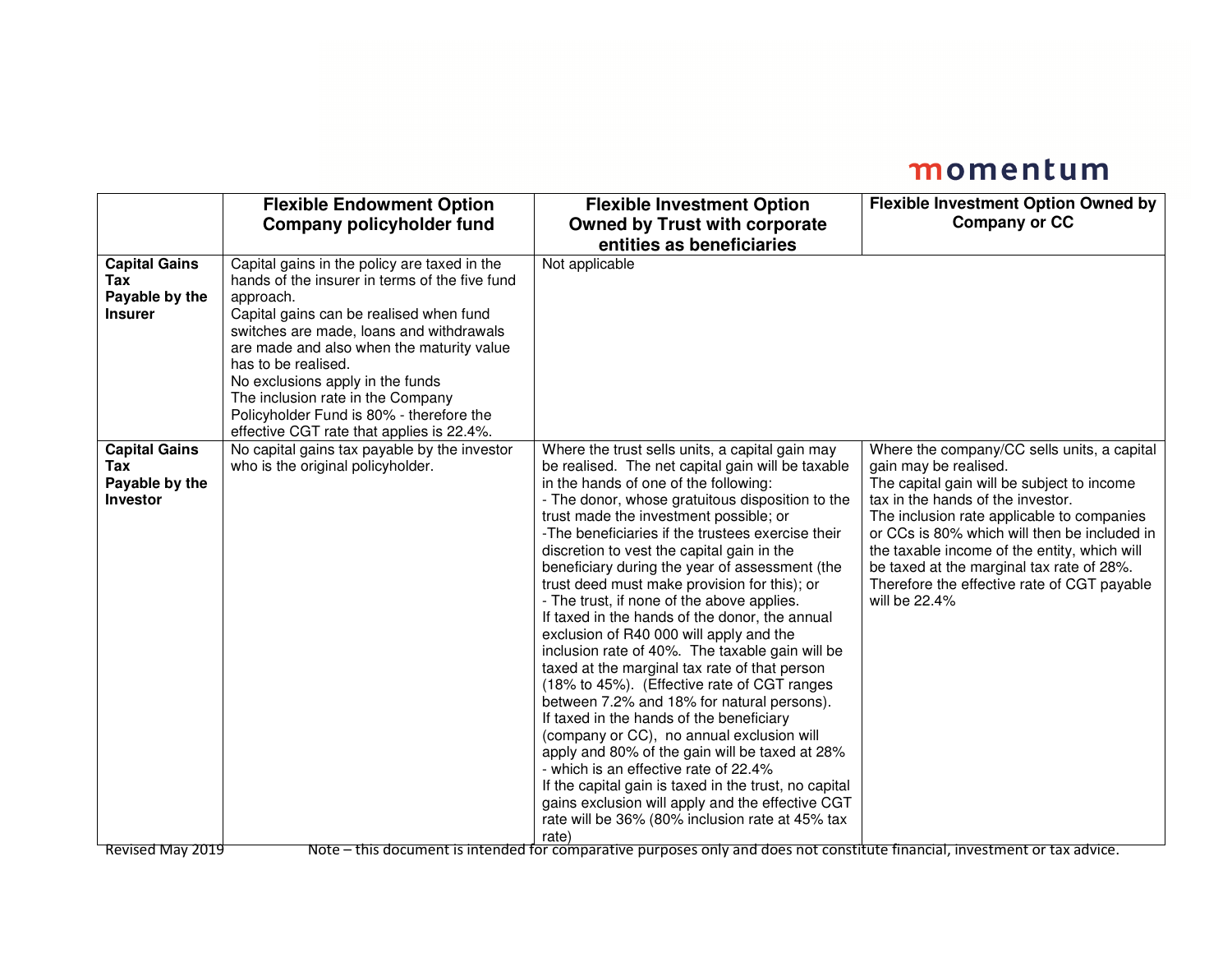|                                        | <b>Flexible Endowment Option</b><br>Company policyholder fund                                                                                                                                                                                                                                                                                          | <b>Flexible Investment Option</b><br><b>Owned by Trust with corporate</b><br>entities as beneficiaries | <b>Flexible Investment Option Owned by</b><br>Company or CC |
|----------------------------------------|--------------------------------------------------------------------------------------------------------------------------------------------------------------------------------------------------------------------------------------------------------------------------------------------------------------------------------------------------------|--------------------------------------------------------------------------------------------------------|-------------------------------------------------------------|
| <b>Dividends</b><br>Withholding<br>Tax | Where the investor is a SA company or CC, the DWT exemption will apply.                                                                                                                                                                                                                                                                                |                                                                                                        |                                                             |
| <b>Estate Duty</b>                     | Long term insurance policies are included in<br>the estate of the life insured as property or<br>deemed property.<br>If there are multiple lives insured it will be<br>included in the estate of the last surviving of<br>them.<br>A sinking fund policy does not have a life<br>insured and in that instance there is no estate<br>duty implications. | Not applicable.                                                                                        |                                                             |